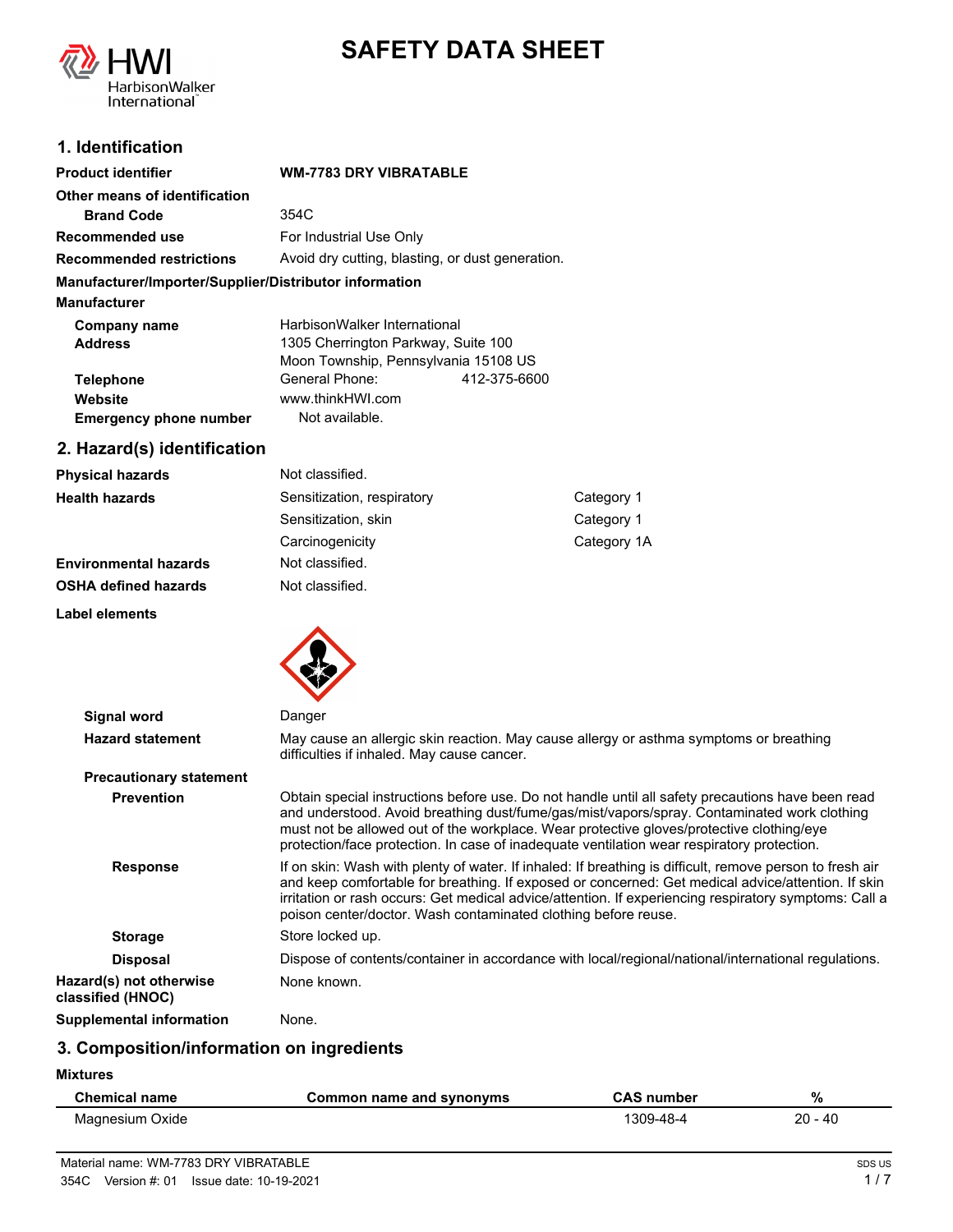| <b>Chemical name</b>                     | Common name and synonyms                        | <b>CAS number</b> | %           |
|------------------------------------------|-------------------------------------------------|-------------------|-------------|
| Amorphous Silica                         | <b>Fumed Silica</b><br>Silica, crystalline free | 7631-86-9         | $1 - 2.5$   |
| Silicic Acid, Sodium Salt                |                                                 | 1344-09-8         | $1 - 2.5$   |
| Boric Acid                               |                                                 | 10043-35-3        | $0.1 - 2.5$ |
| Chromium                                 |                                                 | 7440-47-3         | ${}_{0.5}$  |
| Methenamine                              |                                                 | 100-97-0          | ${}_{0.5}$  |
| Nickel                                   |                                                 | 7440-02-0         | ${}_{0.5}$  |
| Phenol                                   |                                                 | 108-95-2          | ${}_{0.5}$  |
| Other components below reportable levels |                                                 |                   | 70 - 90     |

### **4. First-aid measures**

| <b>Inhalation</b>                                                            | If breathing is difficult, remove to fresh air and keep at rest in a position comfortable for breathing.<br>Oxygen or artificial respiration if needed. Do not use mouth-to-mouth method if victim inhaled the<br>substance. Induce artificial respiration with the aid of a pocket mask equipped with a one-way<br>valve or other proper respiratory medical device. If experiencing respiratory symptoms: Call a<br>poison center or doctor/physician. |
|------------------------------------------------------------------------------|----------------------------------------------------------------------------------------------------------------------------------------------------------------------------------------------------------------------------------------------------------------------------------------------------------------------------------------------------------------------------------------------------------------------------------------------------------|
| <b>Skin contact</b>                                                          | Remove contaminated clothing immediately and wash skin with soap and water. In case of<br>eczema or other skin disorders: Seek medical attention and take along these instructions.                                                                                                                                                                                                                                                                      |
| Eye contact                                                                  | Rinse with water. Get medical attention if irritation develops and persists.                                                                                                                                                                                                                                                                                                                                                                             |
| Ingestion                                                                    | Rinse mouth. Get medical attention if symptoms occur.                                                                                                                                                                                                                                                                                                                                                                                                    |
| <b>Most important</b><br>symptoms/effects, acute and<br>delayed              | Difficulty in breathing. May cause an allergic skin reaction. Dermatitis. Rash.                                                                                                                                                                                                                                                                                                                                                                          |
| Indication of immediate<br>medical attention and special<br>treatment needed | Provide general supportive measures and treat symptomatically. Keep victim under observation.<br>Symptoms may be delayed.                                                                                                                                                                                                                                                                                                                                |
| <b>General information</b>                                                   | IF exposed or concerned: Get medical advice/attention. Wash contaminated clothing before<br>reuse.                                                                                                                                                                                                                                                                                                                                                       |

# **5. Fire-fighting measures**

| Suitable extinguishing media                                     | Use fire-extinguishing media appropriate for surrounding materials. |
|------------------------------------------------------------------|---------------------------------------------------------------------|
| Unsuitable extinguishing<br>media                                | Not available.                                                      |
| Specific hazards arising from<br>the chemical                    | Not applicable.                                                     |
| Special protective equipment<br>and precautions for firefighters | Not available.                                                      |

### **6. Accidental release measures**

| <b>Personal precautions.</b><br>protective equipment and<br>emergency procedures | Keep unnecessary personnel away. Keep people away from and upwind of spill/leak. Wear<br>appropriate protective equipment and clothing during clean-up. Do not touch damaged containers<br>or spilled material unless wearing appropriate protective clothing. Ensure adequate ventilation.<br>For personal protection, see section 8 of the SDS.                            |
|----------------------------------------------------------------------------------|------------------------------------------------------------------------------------------------------------------------------------------------------------------------------------------------------------------------------------------------------------------------------------------------------------------------------------------------------------------------------|
| Methods and materials for<br>containment and cleaning up                         | Stop the flow of material, if this is without risk. Following product recovery, flush area with water.<br>Put material in suitable, covered, labeled containers. For waste disposal, see section 13 of the<br>SDS.                                                                                                                                                           |
| <b>Environmental precautions</b>                                                 | Avoid discharge into drains, water courses or onto the ground.                                                                                                                                                                                                                                                                                                               |
| 7. Handling and storage                                                          |                                                                                                                                                                                                                                                                                                                                                                              |
| <b>Precautions for safe handling</b>                                             | Obtain special instructions before use. Do not handle until all safety precautions have been read<br>and understood. Avoid contact with eyes, skin, and clothing. Avoid prolonged exposure. Should be<br>handled in closed systems, if possible. Provide adequate ventilation. Wear appropriate personal<br>protective equipment. Observe good industrial hygiene practices. |
| Conditions for safe storage,<br>including any incompatibilities                  | Store in tightly closed container. Store in a well-ventilated place. Store away from incompatible<br>materials (see Section 10 of the SDS).                                                                                                                                                                                                                                  |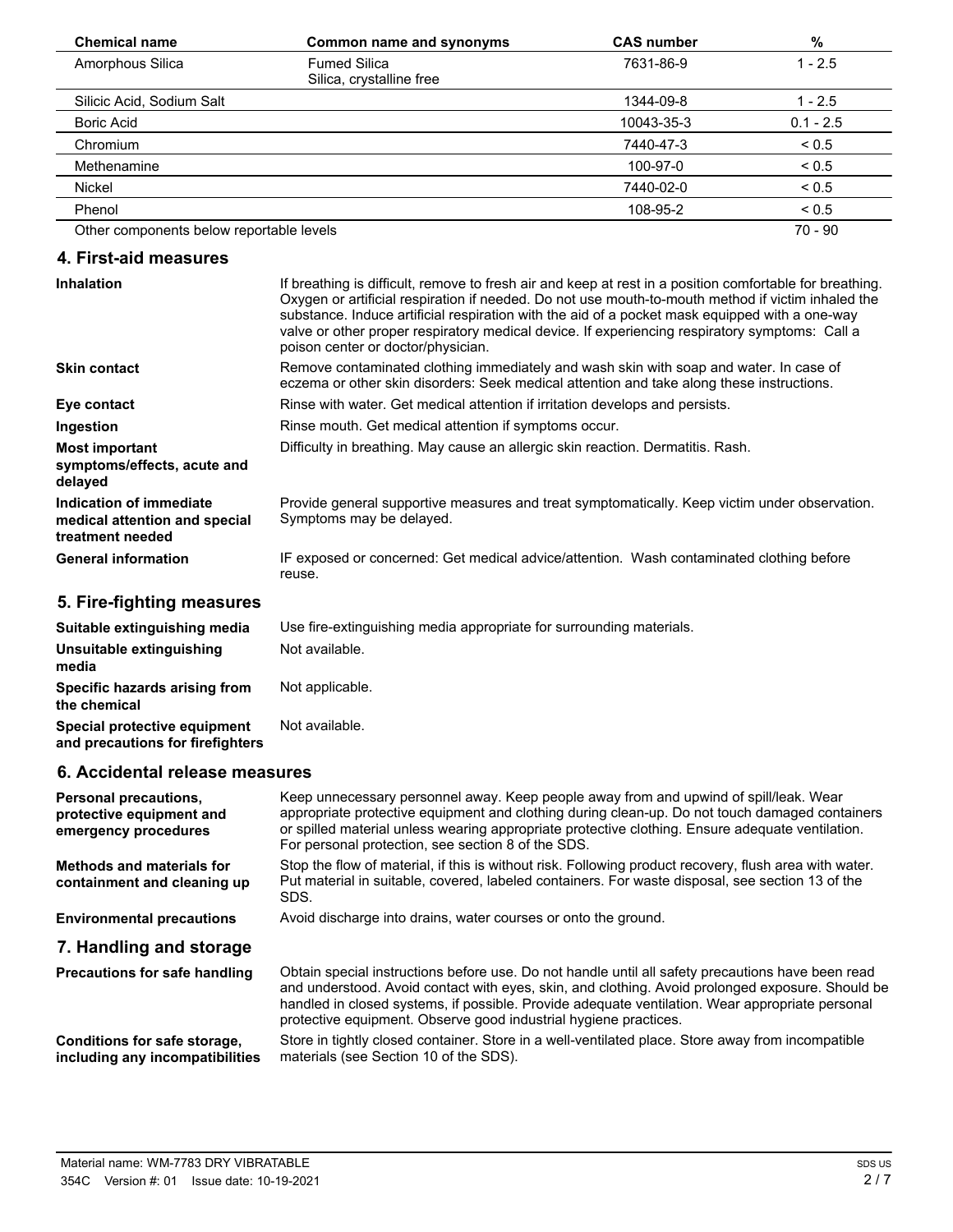# **8. Exposure controls/personal protection**

#### **Occupational exposure limits**

The following constituents are the only constituents of the product which have a PEL, TLV or other recommended exposure limit. At this time, the other constituents have no known exposure limits.

| <b>Components</b>                                                | US. OSHA Table Z-1 Limits for Air Contaminants (29 CFR 1910.1000)<br><b>Type</b>                                                                                                                                                                                                                                                                                                                                                                 | <b>Value</b>      | Form                 |
|------------------------------------------------------------------|--------------------------------------------------------------------------------------------------------------------------------------------------------------------------------------------------------------------------------------------------------------------------------------------------------------------------------------------------------------------------------------------------------------------------------------------------|-------------------|----------------------|
| Chromium (CAS 7440-47-3)                                         | PEL                                                                                                                                                                                                                                                                                                                                                                                                                                              | 1 mg/m $3$        |                      |
| Magnesium Oxide (CAS<br>1309-48-4)                               | PEL                                                                                                                                                                                                                                                                                                                                                                                                                                              | $15 \text{ mg/m}$ | Total particulate.   |
| Nickel (CAS 7440-02-0)                                           | PEL                                                                                                                                                                                                                                                                                                                                                                                                                                              | 1 $mg/m3$         |                      |
| US. OSHA Table Z-3 (29 CFR 1910.1000)<br><b>Components</b>       | <b>Type</b>                                                                                                                                                                                                                                                                                                                                                                                                                                      | <b>Value</b>      | Form                 |
| Amorphous Silica (CAS<br>7631-86-9)                              | <b>TWA</b>                                                                                                                                                                                                                                                                                                                                                                                                                                       | $0.8$ mg/m $3$    |                      |
|                                                                  |                                                                                                                                                                                                                                                                                                                                                                                                                                                  | 20 mppcf          |                      |
| Magnesium Oxide (CAS<br>1309-48-4)                               | <b>TWA</b>                                                                                                                                                                                                                                                                                                                                                                                                                                       | $5$ mg/m $3$      | Respirable fraction. |
|                                                                  |                                                                                                                                                                                                                                                                                                                                                                                                                                                  | $15 \text{ mg/m}$ | Total dust.          |
|                                                                  |                                                                                                                                                                                                                                                                                                                                                                                                                                                  | 50 mppcf          | Total dust.          |
|                                                                  |                                                                                                                                                                                                                                                                                                                                                                                                                                                  | 15 mppcf          | Respirable fraction. |
| US. ACGIH Threshold Limit Values                                 |                                                                                                                                                                                                                                                                                                                                                                                                                                                  |                   |                      |
| <b>Components</b>                                                | <b>Type</b>                                                                                                                                                                                                                                                                                                                                                                                                                                      | Value             | Form                 |
| Boric Acid (CAS<br>10043-35-3)                                   | <b>STEL</b>                                                                                                                                                                                                                                                                                                                                                                                                                                      | $6$ mg/m $3$      | Inhalable fraction.  |
|                                                                  | <b>TWA</b>                                                                                                                                                                                                                                                                                                                                                                                                                                       | $2$ mg/m $3$      | Inhalable fraction.  |
| Chromium (CAS 7440-47-3)                                         | <b>TWA</b>                                                                                                                                                                                                                                                                                                                                                                                                                                       | $0.5$ mg/m $3$    | Inhalable fraction.  |
| Magnesium Oxide (CAS<br>1309-48-4)                               | <b>TWA</b>                                                                                                                                                                                                                                                                                                                                                                                                                                       | 10 mg/m3          | Inhalable fraction.  |
| Nickel (CAS 7440-02-0)                                           | <b>TWA</b>                                                                                                                                                                                                                                                                                                                                                                                                                                       | $1.5$ mg/m $3$    | Inhalable fraction.  |
| US. NIOSH: Pocket Guide to Chemical Hazards<br><b>Components</b> | <b>Type</b>                                                                                                                                                                                                                                                                                                                                                                                                                                      | <b>Value</b>      |                      |
| Amorphous Silica (CAS<br>7631-86-9)                              | <b>TWA</b>                                                                                                                                                                                                                                                                                                                                                                                                                                       | $6$ mg/m $3$      |                      |
| Chromium (CAS 7440-47-3)                                         | <b>TWA</b>                                                                                                                                                                                                                                                                                                                                                                                                                                       | $0.5$ mg/m $3$    |                      |
| Nickel (CAS 7440-02-0)                                           | <b>TWA</b>                                                                                                                                                                                                                                                                                                                                                                                                                                       | $0.015$ mg/m3     |                      |
| <b>Biological limit values</b>                                   | No biological exposure limits noted for the ingredient(s).                                                                                                                                                                                                                                                                                                                                                                                       |                   |                      |
| <b>Exposure guidelines</b>                                       | The resin binder in this product was specifically engineered to have low toxicity, with minimal<br>free-phenol (less than 100ppm in this refractory product) and no free-formaldehyde. Under certain<br>conditions, thermal decomposition products may still include carbon monoxide, carbon dioxide,<br>formaldehyde, phenol and aromatic and/or aliphatic compounds.                                                                           |                   |                      |
| Appropriate engineering<br>controls                              | Good general ventilation (typically 10 air changes per hour) should be used. Ventilation rates<br>should be matched to conditions. If applicable, use process enclosures, local exhaust ventilation,<br>or other engineering controls to maintain airborne levels below recommended exposure limits. If<br>exposure limits have not been established, maintain airborne levels to an acceptable level.<br>General ventilation normally adequate. |                   |                      |
|                                                                  | Individual protection measures, such as personal protective equipment                                                                                                                                                                                                                                                                                                                                                                            |                   |                      |
| <b>Eye/face protection</b>                                       | Wear safety glasses with side shields (or goggles).                                                                                                                                                                                                                                                                                                                                                                                              |                   |                      |
| <b>Skin protection</b><br><b>Hand protection</b>                 | Wear appropriate chemical resistant gloves.                                                                                                                                                                                                                                                                                                                                                                                                      |                   |                      |
|                                                                  |                                                                                                                                                                                                                                                                                                                                                                                                                                                  |                   |                      |
| Other                                                            |                                                                                                                                                                                                                                                                                                                                                                                                                                                  |                   |                      |
| <b>Respiratory protection</b>                                    | Wear appropriate chemical resistant clothing. Use of an impervious apron is recommended.<br>Use a NIOSH/MSHA approved respirator if there is a risk of exposure to dust/fume at levels<br>exceeding the exposure limits.                                                                                                                                                                                                                         |                   |                      |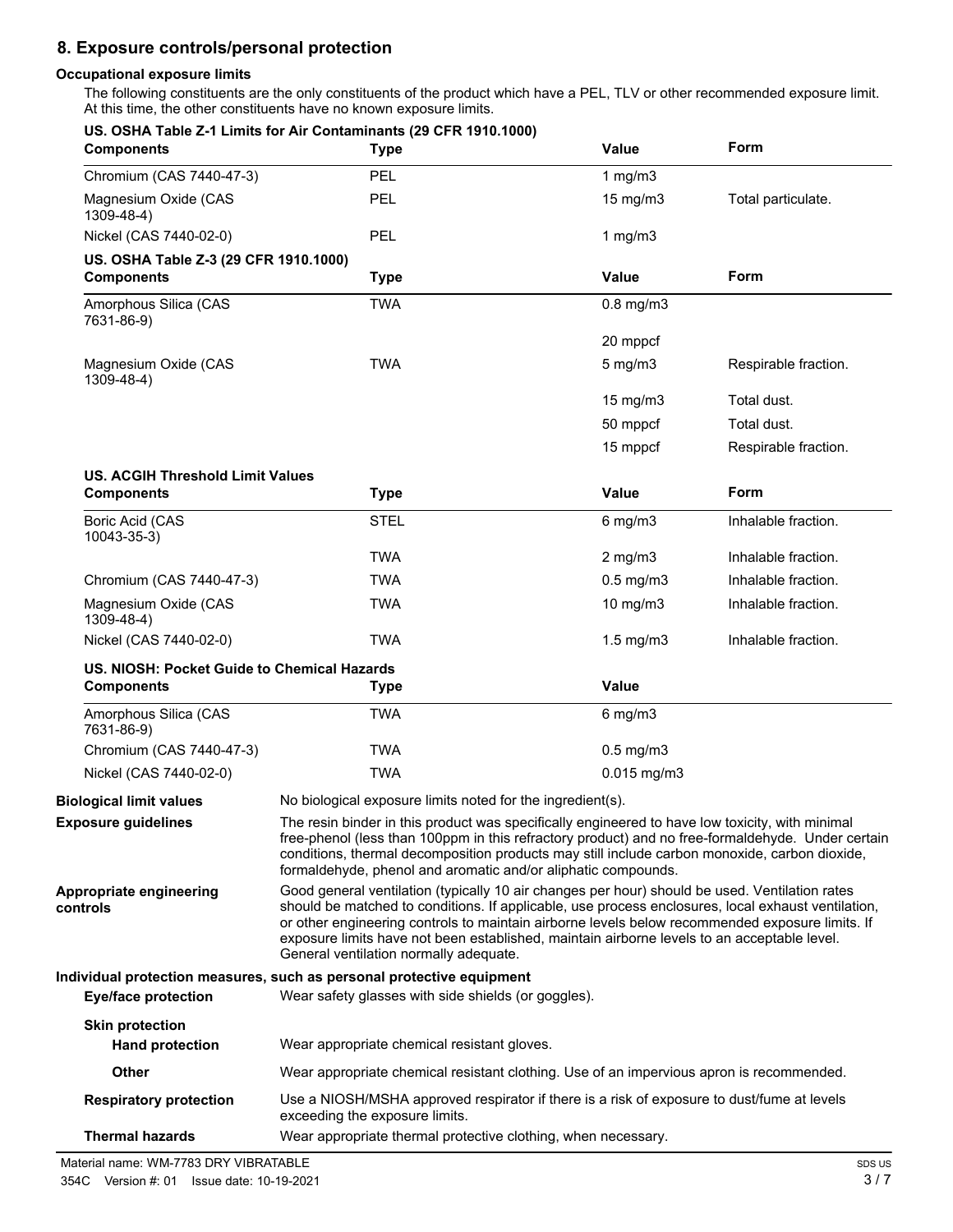

**General hygiene considerations**

Observe any medical surveillance requirements. Always observe good personal hygiene measures, such as washing after handling the material and before eating, drinking, and/or smoking. Routinely wash work clothing and protective equipment to remove contaminants. Contaminated work clothing should not be allowed out of the workplace.

### **9. Physical and chemical properties**

| <b>Appearance</b>                                 |                                                               |
|---------------------------------------------------|---------------------------------------------------------------|
| <b>Physical state</b>                             | Solid.                                                        |
| Form                                              | Solid.                                                        |
| Color                                             | Not available.                                                |
| Odor                                              | Not available.                                                |
| Odor threshold                                    | Not available.                                                |
| pH                                                | Not available.                                                |
| Melting point/freezing point                      | Not available.                                                |
| Initial boiling point and boiling<br>range        | Not available.                                                |
| <b>Flash point</b>                                | Not available.                                                |
| <b>Evaporation rate</b>                           | Not available.                                                |
| Flammability (solid, gas)                         | Not available.                                                |
| Upper/lower flammability or explosive limits      |                                                               |
| <b>Flammability limit - lower</b><br>$(\%)$       | Not available.                                                |
| <b>Flammability limit - upper</b><br>(%)          | Not available.                                                |
| Explosive limit - lower (%)                       | Not available.                                                |
| Explosive limit - upper (%)                       | Not available.                                                |
| Vapor pressure                                    | Not available.                                                |
| <b>Vapor density</b>                              | Not available.                                                |
| <b>Relative density</b>                           | Not available.                                                |
| Solubility(ies)                                   |                                                               |
| <b>Solubility (water)</b>                         | Not available.                                                |
| <b>Partition coefficient</b><br>(n-octanol/water) | Not available.                                                |
| <b>Auto-ignition temperature</b>                  | Not available.                                                |
| <b>Decomposition temperature</b>                  | Not available.                                                |
| <b>Viscosity</b>                                  | Not available.                                                |
| <b>Other information</b>                          |                                                               |
| <b>Explosive properties</b>                       | Not explosive.                                                |
| <b>Oxidizing properties</b>                       | Not oxidizing.                                                |
| 10. Stability and reactivity                      |                                                               |
| <b>Reactivity</b>                                 | The product is stable and non-reactive under normal condition |

| Reactivity                            | The product is stable and non-reactive under normal conditions of use, storage and transport. |
|---------------------------------------|-----------------------------------------------------------------------------------------------|
| Chemical stability                    | Material is stable under normal conditions.                                                   |
| Possibility of hazardous<br>reactions | No dangerous reaction known under conditions of normal use.                                   |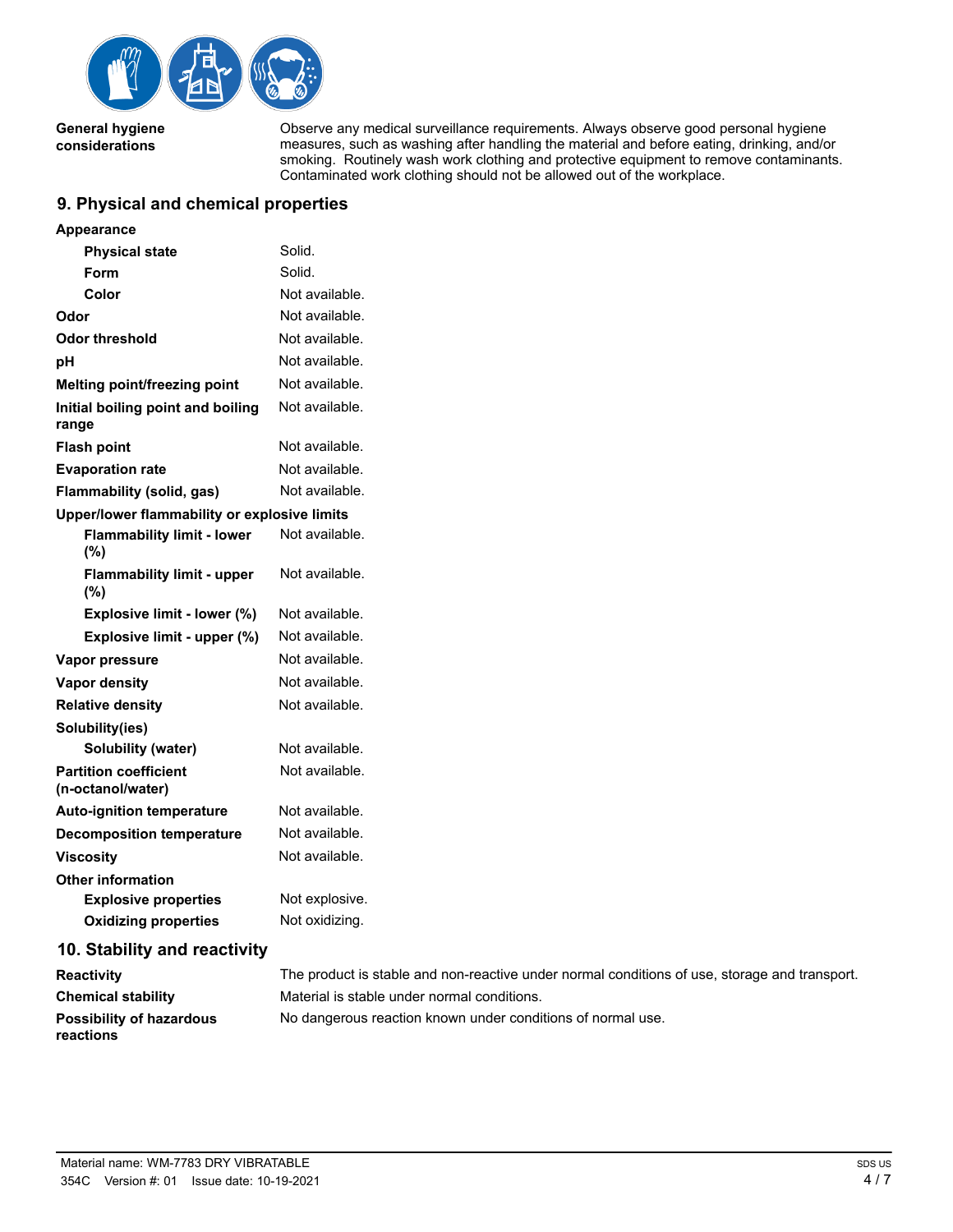| <b>Conditions to avoid</b>                 | Contact with incompatible materials. Refractories containing crystalline silica may, after service,<br>contain more or less crystalline silica. Care must be taken to avoid and/or control dust from<br>demolition. If in doubt of the proper protection, seek advice from a safety professional.                                                                                                                                                                                                                                                                                                                                                                                                                                                                                                                                                                                                                                                                                                                                                                                                                                                                                                                                                                                                      |
|--------------------------------------------|--------------------------------------------------------------------------------------------------------------------------------------------------------------------------------------------------------------------------------------------------------------------------------------------------------------------------------------------------------------------------------------------------------------------------------------------------------------------------------------------------------------------------------------------------------------------------------------------------------------------------------------------------------------------------------------------------------------------------------------------------------------------------------------------------------------------------------------------------------------------------------------------------------------------------------------------------------------------------------------------------------------------------------------------------------------------------------------------------------------------------------------------------------------------------------------------------------------------------------------------------------------------------------------------------------|
|                                            | The organic binder in this product falls into a class known as phenolic resin. Refractory products<br>using this type of binder are supplied in two forms, (1) shaped products such as brick and (2)<br>monolithics/specialties such as refractory plastics and rams. The hazards associated with<br>phenolic resin are different in the two forms. For pre-cured shapes (brick), the binder has been<br>reacted or polymerized by heat to its solid form prior to shipment. On decomposition by heating,<br>where there is sufficient air and heating rate, the gaseous products are mostly carbon dioxide and<br>water. Under low or limited oxygen supply, decomposition products during heat-up and early<br>service may include phenol, as well as aromatic and/or aliphatic derivatives. After a campaign in<br>service, this refractory product should be completely coked and in that condition the material for<br>disposal would be carbon and an inorganic oxide. During field installation of non-cured unshaped<br>products (monolithics), there is a possibility of exposure to trace amounts of phenol by skin contact<br>and inhalation. After the product has been heated to high temperatures in service, it will have<br>similar decomposition characteristics to pre-cured shapes. |
| Incompatible materials                     | Chlorine. Phosphorus.<br>Incompatibility is based strictly upon potential theoretical reactions between chemicals and may<br>not be specific to industrial application exposure.                                                                                                                                                                                                                                                                                                                                                                                                                                                                                                                                                                                                                                                                                                                                                                                                                                                                                                                                                                                                                                                                                                                       |
| <b>Hazardous decomposition</b><br>products | No hazardous decomposition products are known.                                                                                                                                                                                                                                                                                                                                                                                                                                                                                                                                                                                                                                                                                                                                                                                                                                                                                                                                                                                                                                                                                                                                                                                                                                                         |

# **11. Toxicological information**

### **Information on likely routes of exposure**

| <b>Inhalation</b>                                                                  | May cause allergy or asthma symptoms or breathing difficulties if inhaled. Prolonged inhalation<br>may be harmful. |
|------------------------------------------------------------------------------------|--------------------------------------------------------------------------------------------------------------------|
| <b>Skin contact</b>                                                                | May cause an allergic skin reaction.                                                                               |
| Eye contact                                                                        | Direct contact with eyes may cause temporary irritation.                                                           |
| Ingestion                                                                          | Expected to be a low ingestion hazard.                                                                             |
| Symptoms related to the<br>physical, chemical and<br>toxicological characteristics | Difficulty in breathing. May cause an allergic skin reaction. Dermatitis. Rash.                                    |

### **Information on toxicological effects**

**Acute toxicity**

| <b>Components</b>                                                                                                                                        | <b>Species</b>                                                                                                      | <b>Test Results</b>                                                                                                                               |  |
|----------------------------------------------------------------------------------------------------------------------------------------------------------|---------------------------------------------------------------------------------------------------------------------|---------------------------------------------------------------------------------------------------------------------------------------------------|--|
| Boric Acid (CAS 10043-35-3)                                                                                                                              |                                                                                                                     |                                                                                                                                                   |  |
| Acute                                                                                                                                                    |                                                                                                                     |                                                                                                                                                   |  |
| <b>Inhalation</b>                                                                                                                                        |                                                                                                                     |                                                                                                                                                   |  |
| <b>LC50</b>                                                                                                                                              | Rat                                                                                                                 | $> 0.002$ mg/l, 4 Hours                                                                                                                           |  |
| <b>Skin corrosion/irritation</b>                                                                                                                         | Prolonged skin contact may cause temporary irritation.                                                              |                                                                                                                                                   |  |
| Serious eye damage/eye<br>irritation                                                                                                                     | Direct contact with eyes may cause temporary irritation.                                                            |                                                                                                                                                   |  |
| Respiratory or skin sensitization                                                                                                                        |                                                                                                                     |                                                                                                                                                   |  |
| <b>Respiratory sensitization</b>                                                                                                                         | May cause allergy or asthma symptoms or breathing difficulties if inhaled.                                          |                                                                                                                                                   |  |
| <b>Skin sensitization</b>                                                                                                                                | May cause an allergic skin reaction.                                                                                |                                                                                                                                                   |  |
| Germ cell mutagenicity                                                                                                                                   | No data available to indicate product or any components present at greater than 0.1% are<br>mutagenic or genotoxic. |                                                                                                                                                   |  |
| Carcinogenicity                                                                                                                                          | May cause cancer.                                                                                                   |                                                                                                                                                   |  |
| <b>IARC Monographs. Overall Evaluation of Carcinogenicity</b>                                                                                            |                                                                                                                     |                                                                                                                                                   |  |
| Amorphous Silica (CAS 7631-86-9)<br>Chromium (CAS 7440-47-3)<br>Nickel (CAS 7440-02-0)<br>OSHA Specifically Regulated Substances (29 CFR 1910.1001-1052) |                                                                                                                     | 3 Not classifiable as to carcinogenicity to humans.<br>3 Not classifiable as to carcinogenicity to humans.<br>2B Possibly carcinogenic to humans. |  |
| Not regulated.                                                                                                                                           |                                                                                                                     |                                                                                                                                                   |  |
|                                                                                                                                                          | US. National Toxicology Program (NTP) Report on Carcinogens                                                         |                                                                                                                                                   |  |
| Nickel (CAS 7440-02-0)                                                                                                                                   |                                                                                                                     | Reasonably Anticipated to be a Human Carcinogen.                                                                                                  |  |
| <b>Reproductive toxicity</b>                                                                                                                             | This product is not expected to cause reproductive or developmental effects.                                        |                                                                                                                                                   |  |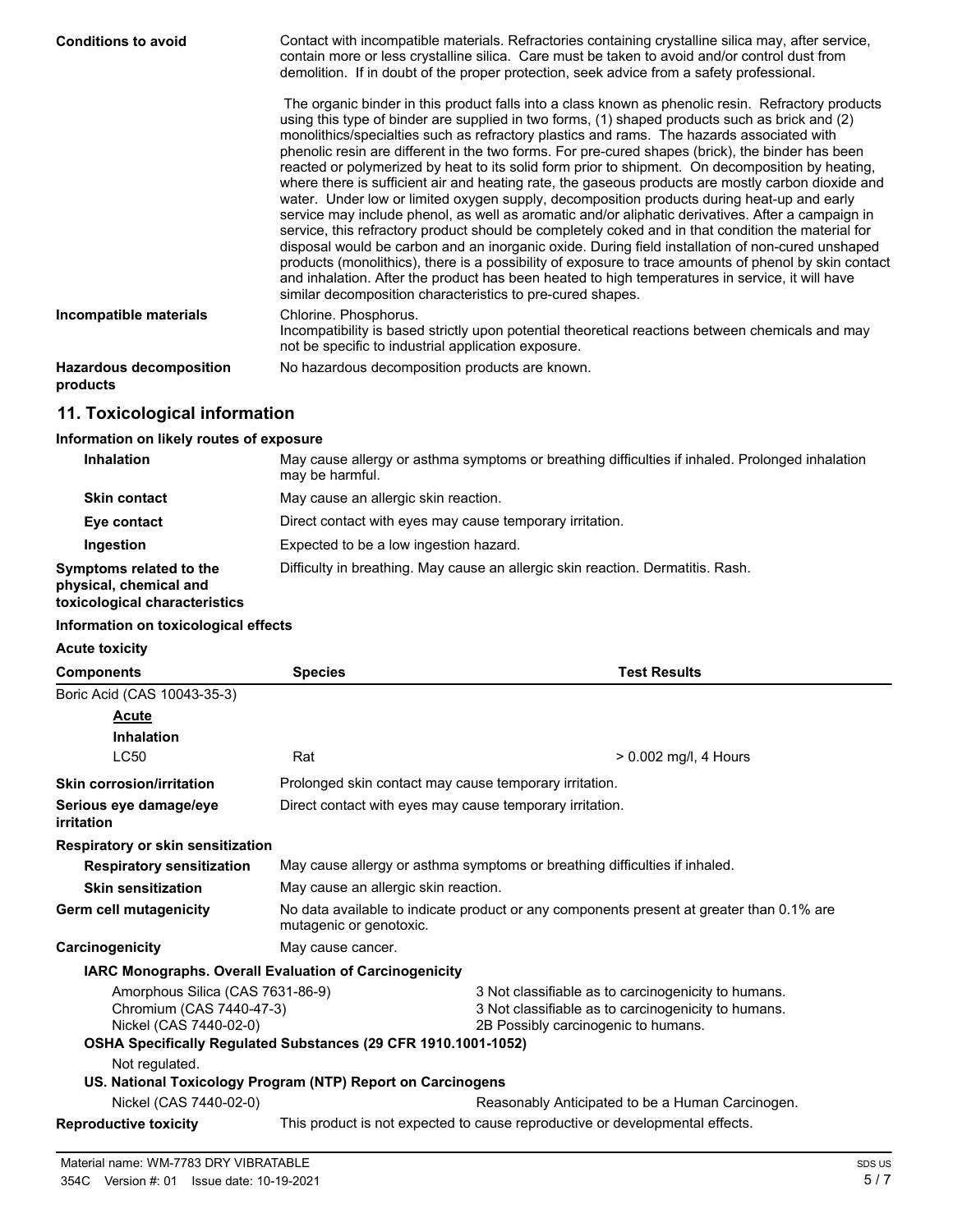| Specific target organ toxicity -<br>single exposure   | Not classified.                                                                                                                                                                                                                                                                                                                  |  |
|-------------------------------------------------------|----------------------------------------------------------------------------------------------------------------------------------------------------------------------------------------------------------------------------------------------------------------------------------------------------------------------------------|--|
| Specific target organ toxicity -<br>repeated exposure | Not classified.                                                                                                                                                                                                                                                                                                                  |  |
| <b>Aspiration hazard</b>                              | Not an aspiration hazard.                                                                                                                                                                                                                                                                                                        |  |
| <b>Chronic effects</b>                                | Prolonged inhalation may be harmful. Prolonged exposure may cause chronic effects.                                                                                                                                                                                                                                               |  |
| 12. Ecological information                            |                                                                                                                                                                                                                                                                                                                                  |  |
| <b>Ecotoxicity</b>                                    | The product is not classified as environmentally hazardous. However, this does not exclude the<br>possibility that large or frequent spills can have a harmful or damaging effect on the environment.                                                                                                                            |  |
| Persistence and degradability                         | No data is available on the degradability of any ingredients in the mixture.                                                                                                                                                                                                                                                     |  |
| <b>Bioaccumulative potential</b>                      |                                                                                                                                                                                                                                                                                                                                  |  |
| <b>Mobility in soil</b>                               | No data available.                                                                                                                                                                                                                                                                                                               |  |
| Other adverse effects                                 | No other adverse environmental effects (e.g. ozone depletion, photochemical ozone creation<br>potential, endocrine disruption, global warming potential) are expected from this component.                                                                                                                                       |  |
| 13. Disposal considerations                           |                                                                                                                                                                                                                                                                                                                                  |  |
| <b>Disposal instructions</b>                          | This product, in its present state, when discarded or disposed of, is not a hazardous waste<br>according to Federal regulations (40 CFR 261.4 (b)(4)). Under RCRA, it is the responsibility of the<br>user of the product to determine, at the time of disposal, whether the product meets RCRA criteria<br>for hazardous waste. |  |
| Hazardous waste code                                  | Since this product is used in several industries, no Waste Code can be provided by the supplier.<br>The Waste Code should be determined in arrangement with your waste disposal partner or the<br>responsible authority.                                                                                                         |  |
| Waste from residues / unused<br>products              | Not available.                                                                                                                                                                                                                                                                                                                   |  |
| <b>Contaminated packaging</b>                         | Not available.                                                                                                                                                                                                                                                                                                                   |  |
| 14. Transport information                             |                                                                                                                                                                                                                                                                                                                                  |  |

#### **DOT**

Not regulated as dangerous goods.

#### **IATA**

Not regulated as dangerous goods.

#### **IMDG**

Not regulated as dangerous goods.

**Transport in bulk according to** Not applicable.

**Annex II of MARPOL 73/78 and**

**the IBC Code**

### **15. Regulatory information**

**US federal regulations**

This product is a "Hazardous Chemical" as defined by the OSHA Hazard Communication Standard, 29 CFR 1910.1200. All chemical substances in this product are listed on the TSCA chemical substance inventory where required.

#### **TSCA Section 12(b) Export Notification (40 CFR 707, Subpt. D)** Not regulated.

**CERCLA Hazardous Substance List (40 CFR 302.4)**

| Chromium (CAS 7440-47-3)                                       | Listed. |
|----------------------------------------------------------------|---------|
| Nickel (CAS 7440-02-0)                                         | Listed. |
| <b>SARA 304 Emergency release notification</b>                 |         |
| Not regulated.                                                 |         |
| OSHA Specifically Regulated Substances (29 CFR 1910.1001-1052) |         |
| Not regulated.                                                 |         |
| Superfund Amendments and Reauthorization Act of 1986 (SARA)    |         |
| <b>SARA 302 Extremely hazardous substance</b>                  |         |
| Not listed.                                                    |         |
|                                                                |         |

### **SARA 311/312 Hazardous** Yes **chemical**